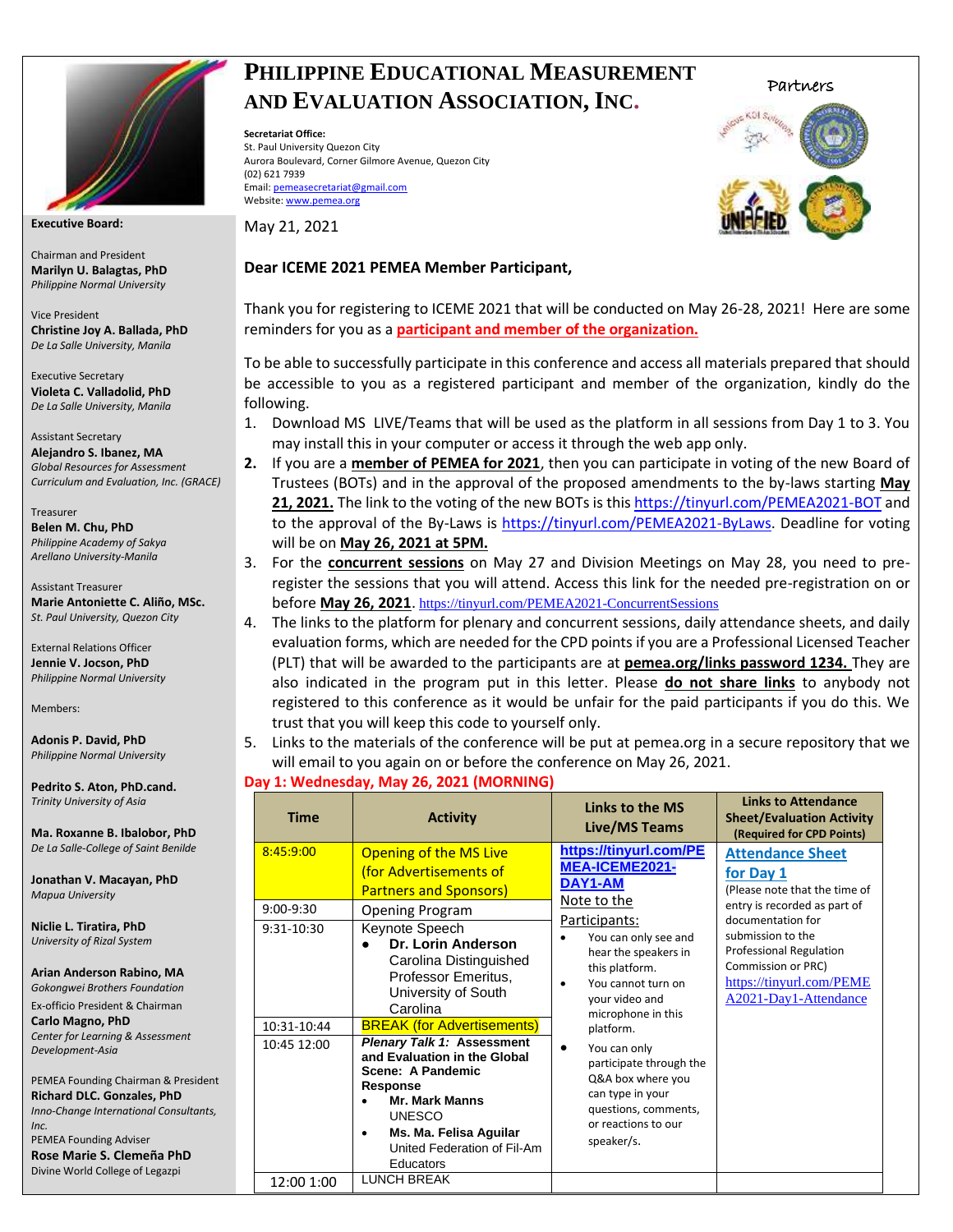

# **PHILIPPINE EDUCATIONAL MEASUREMENT AND EVALUATION ASSOCIATION, INC.**

**Secretariat Office:** 

St. Paul University Quezon City Aurora Boulevard, Corner Gilmore Avenue, Quezon City (02) 621 7939 Email[: pemeasecretariat@gmail.com](mailto:pemeasecretariat@gmail.com) Website[: www.pemea.org](http://www.pemea.org/)





#### **Executive Board:**

| <b>Chairman and President</b><br>Marilyn U. Balagtas, PhD<br>Philippine Normal University                                                  |  |
|--------------------------------------------------------------------------------------------------------------------------------------------|--|
| <b>Vice President</b><br>Christine Joy A. Ballada, PhD<br>De La Salle University, Manila                                                   |  |
| <b>Executive Secretary</b><br>Violeta C. Valladolid, PhD<br>De La Salle University, Manila                                                 |  |
| <b>Assistant Secretary</b><br>Alejandro S. Ibanez, MA<br><b>Global Resources for Assessment</b><br>Curriculum and Evaluation, Inc. (GRACE) |  |
| Treasurer<br>Belen M. Chu, PhD<br>Philippine Academy of Sakya<br>Arellano University-Manila                                                |  |
| <b>Assistant Treasurer</b><br>Marie Antoniette C. Aliño, MSc.<br>St. Paul University, Quezon City                                          |  |
| <b>External Relations Officer</b><br>Jennie V. Jocson, PhD<br>Philippine Normal University                                                 |  |
| Members:                                                                                                                                   |  |
| <b>Adonis P. David, PhD</b><br>Philippine Normal University                                                                                |  |
| Pedrito S. Aton, PhD.cand.<br>Trinity University of Asia                                                                                   |  |
| Ma. Roxanne B. Ibalobor, PhD<br>De La Salle-College of Saint Benilde                                                                       |  |
| Jonathan V. Macayan, PhD<br><b>Mapua University</b>                                                                                        |  |
| Niclie L. Tiratira, PhD<br>University of Rizal System                                                                                      |  |
| Arian Anderson Rabino, MA<br>Gokongwei Brothers Foundation                                                                                 |  |
| Ex-officio President & Chairman<br>Carlo Magno, PhD<br>Center for Learning & Assessment<br>Development-Asia                                |  |
| PEMEA Founding Chairman & President<br>Richard DLC. Gonzales, PhD<br>Inno-Change International Consultants,                                |  |
| Inc.<br>PEMEA Founding Adviser                                                                                                             |  |

| <b>PEMEA Founding Adviser</b> |  |  |  |
|-------------------------------|--|--|--|
|                               |  |  |  |
|                               |  |  |  |
|                               |  |  |  |

| <b>Time</b>                                           | <b>Activity</b>                                                                                                                                                                                                                                                                                                                                                                                                                                                                                                                                                                                                                                                                                                                                                                                                                                                                                                                      | Links to the MS<br><b>Live/MS Teams</b>                                                                                                                                                                                                                                                                                                                                                                                                                                                                                                                                                                                                                                                                                                                                                                                                                                      | <b>Links to Attendance</b><br><b>Sheet/Evaluation</b><br><b>Activity</b><br>(Required for CPD Points)                                                                                                                                                                                                                   |  |
|-------------------------------------------------------|--------------------------------------------------------------------------------------------------------------------------------------------------------------------------------------------------------------------------------------------------------------------------------------------------------------------------------------------------------------------------------------------------------------------------------------------------------------------------------------------------------------------------------------------------------------------------------------------------------------------------------------------------------------------------------------------------------------------------------------------------------------------------------------------------------------------------------------------------------------------------------------------------------------------------------------|------------------------------------------------------------------------------------------------------------------------------------------------------------------------------------------------------------------------------------------------------------------------------------------------------------------------------------------------------------------------------------------------------------------------------------------------------------------------------------------------------------------------------------------------------------------------------------------------------------------------------------------------------------------------------------------------------------------------------------------------------------------------------------------------------------------------------------------------------------------------------|-------------------------------------------------------------------------------------------------------------------------------------------------------------------------------------------------------------------------------------------------------------------------------------------------------------------------|--|
| 1:00 PM-1:29<br><b>PM</b><br>1:30-2:45<br>$2:45-3:15$ | Opening of the MS Live (for<br>Advertisements of Partners and<br>Sponsors)<br>Panel Discussion 1:<br><b>International Large-Scale</b><br><b>Assessments in the New</b><br><b>Normal</b><br>Mr. Isy Faingold<br>$\bullet$<br>Chief of Education, UNICEF<br>Philippines<br>Dr. Nelia V. Benito Director,<br>$\bullet$<br>Bureau of Educ'l Assessment,<br>DepEd<br>Dr. Luz Bay<br>$\bullet$<br>Senior Psychometrician, The<br>College Board<br>Dr. Carlo Magno<br>$\bullet$<br>Founder & President, CLAD-Asia<br>President's Report<br>Dr. Marilyn Balagtas<br>Treasurer's Report<br>Dr. Belen Chu<br>$\bullet$<br>Awarding of Fellows -<br>Dr. Rose Marie S. Clemeña,<br><b>PEMEA Adviser</b><br>Presentation of Nominees for<br><b>PEMEA Board of Trustees</b><br>Dr. Violeta Valladolid<br>Instructions for Election of PEMEA<br><b>BOTs and Ratification of</b><br>Amendments to the By-laws<br>Dr. Violeta Valladolid<br>$\bullet$ | Access this link for the<br>whole afternoon<br>https://tinyurl.com/PE<br>MEA-ICEME2021-<br>DAY1-PM<br>Note to the Participants:<br>You can only see and<br>$\bullet$<br>hear the speakers in this<br>platform.<br>You cannot turn on your<br>$\bullet$<br>video and microphone in<br>this platform.<br>You can only participate<br>$\bullet$<br>through the Q&A box<br>where you can type in<br>your questions,<br>comments, or reactions<br>to our speaker/s.<br>If you are a member of PEMEA<br>for 2021, you need to exercise<br>your right to vote for the new<br><b>BOTs</b><br>https://tinyurl.com/PEMEA202<br>1-BOTand approval of the<br>proposed amendments to our<br><b>Bv-Laws</b><br>https://tinyurl.com/PEMEA202<br>1-ByLaws. You can vote as<br>early as this time you receive<br>this communication. The<br>deadline for voting is on May<br>26, 2021 at 5PM. | Day 1 Evaluation<br>Sheet<br>(Please note that this is<br>part of the documentation<br>for<br>submission<br>to<br>Professional<br>Regulation<br>Commission, PRC<br>Those with incomplete<br>submission of proofs of<br>will<br>participation<br>not<br>receive CPD points)<br>https://forms.office.co<br>m/r/RwX3iXVtaq |  |
| $3:15 - 3:30$<br>3:30-4:45                            | <b>BREAK (for Advertisements)</b><br>Panel Discussion 2: Assessment for<br><b>Flexible Learning Deliveries</b><br>Speakers:<br>Asec. Alma Ruby C. Torio<br>Department of Education<br>Dr. Victor Cañezo Jr.<br>$\bullet$<br>Lead, Consortium on Flexible<br><b>Learning Deliveries</b><br>Dr. Joseph R. Jintalan<br>$\bullet$<br>Far Eastern University<br>Dr. Dennis Alonzo University of<br>$\bullet$                                                                                                                                                                                                                                                                                                                                                                                                                                                                                                                              |                                                                                                                                                                                                                                                                                                                                                                                                                                                                                                                                                                                                                                                                                                                                                                                                                                                                              |                                                                                                                                                                                                                                                                                                                         |  |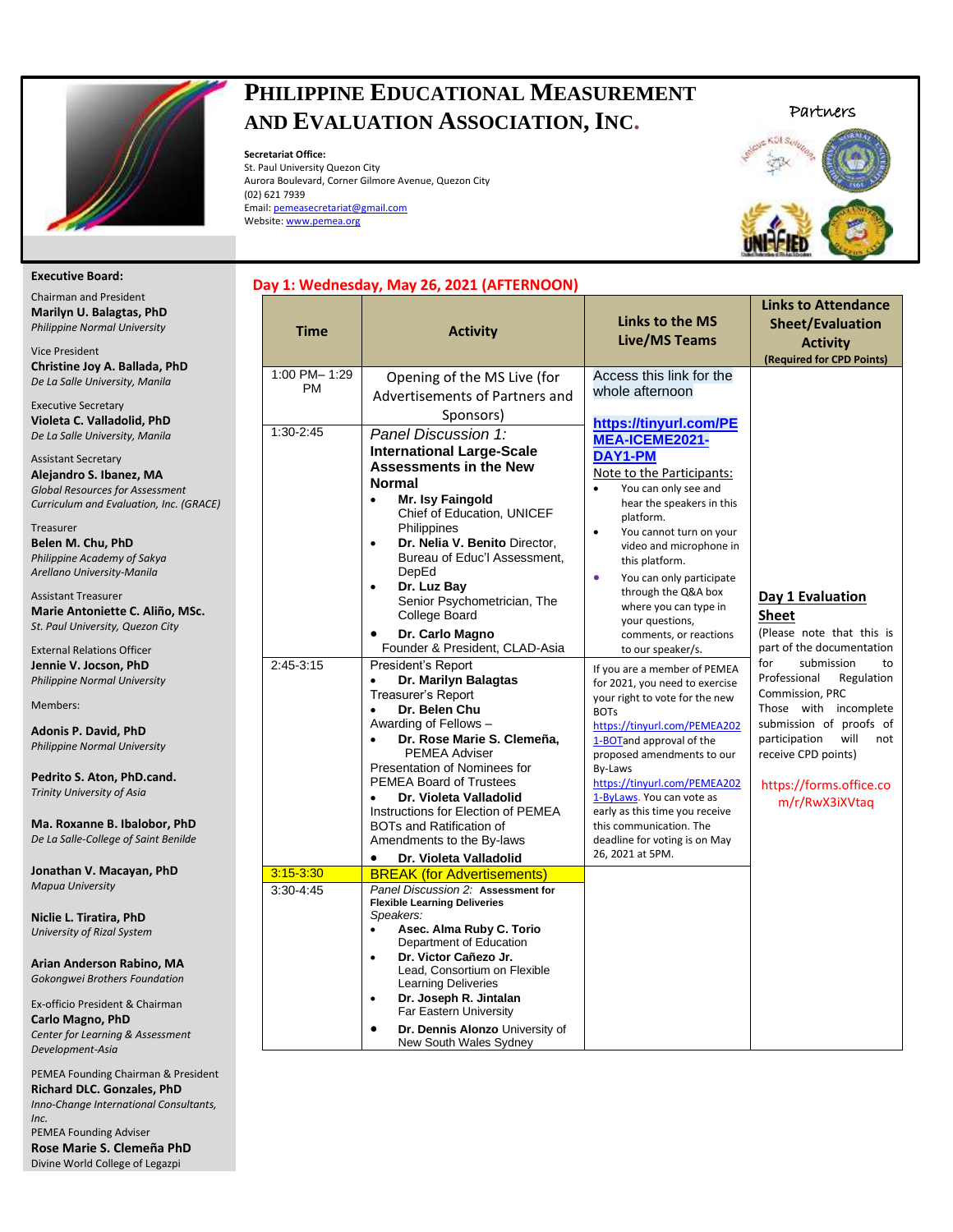

*Center for Learning & Assessment* 

PEMEA Founding Chairman & President **Richard DLC. Gonzales, PhD** *Inno-Change International Consultants,* 

*Development-Asia*

PEMEA Founding Adviser **Rose Marie S. Clemeña PhD** Divine World College of Legazpi

*Inc.*

# **PHILIPPINE EDUCATIONAL MEASUREMENT AND EVALUATION ASSOCIATION, INC.**

**Secretariat Office:**<br>Aurora Boulevard, Corner Gilmore Avenue, Quezon City<br>Aurora Boulevard, Corner Gilmore Avenue, Quezon City<br>(02) 621 7939<br>Email: <u>pemeasecretariat@gmail.com</u> Website[: www.pemea.org](http://www.pemea.org/)



| <b>Executive Board:</b>                                                                                                                                                                                                                  |                      | Day 2: Thursday, May 27, 2021 (MORNING)                                                                                                                                    |                                                                |                                                                                                                                                                                                      |
|------------------------------------------------------------------------------------------------------------------------------------------------------------------------------------------------------------------------------------------|----------------------|----------------------------------------------------------------------------------------------------------------------------------------------------------------------------|----------------------------------------------------------------|------------------------------------------------------------------------------------------------------------------------------------------------------------------------------------------------------|
| <b>Chairman and President</b><br>Marilyn U. Balagtas, PhD<br>Philippine Normal University<br><b>Vice President</b>                                                                                                                       | <b>Time</b>          | <b>Activity</b>                                                                                                                                                            | <b>Links to the MS</b><br><b>Live/MS Teams</b>                 | <b>Links to Attendance</b><br><b>Sheet/Evaluation</b><br><b>Activity</b><br>(Required for CPD Points)                                                                                                |
| Christine Joy A. Ballada, PhD<br>De La Salle University, Manila                                                                                                                                                                          | 9:00 AM-9:30<br>AM   | Opening of the MS Live<br>(for Advertisements of                                                                                                                           |                                                                | <b>Attendance Sheet</b><br>for Day 2                                                                                                                                                                 |
| <b>Executive Secretary</b><br>Violeta C. Valladolid, PhD<br>De La Salle University, Manila<br><b>Assistant Secretary</b><br>Alejandro S. Ibanez, MA<br><b>Global Resources for Assessment</b><br>Curriculum and Evaluation, Inc. (GRACE) | 9:30 AM-<br>10:30 AM | Partners and Sponsors)<br>Keynote Speech<br>Dr. Rick Stiggins<br>$\bullet$<br>Retired Founder and<br>President. Assessment<br>Training Institute, Portland,<br>Oregon, USA | https://tinyurl.com/P<br><b>EMEA-</b><br>ICEME2021-DAY2-<br>AM | (Please note that the time of<br>entry is recorded as part of<br>documentation for<br>submission to Professional<br>Regulation Commission, PRC)<br>https://tinyurl.com/PEME<br>A2021-Day2-Attendance |
| Treasurer<br>Belen M. Chu, PhD                                                                                                                                                                                                           | 10:30 AM<br>10:45 AM | <b>Transition to Breakout Rooms in Microsoft Teams</b><br>Remember: You can only choose one of the concurrent<br>sessions at this time                                     |                                                                | Remember:<br>Fill in this pre-registration                                                                                                                                                           |
| Philippine Academy of Sakya<br>Arellano University-Manila<br><b>Assistant Treasurer</b><br>Marie Antoniette C. Aliño, MSc.<br>St. Paul University, Quezon City<br><b>External Relations Officer</b>                                      | 10:45 to<br>11:45AM  | <b>Concurrent Session</b><br>A1[CSA1]: Assessment of<br>Learning during the COVID-<br>19 Pandemic<br>(See List of Papers and Speakers in a<br>separate sheet)              | https://tinyurl.com/P<br>EMEA-ICEME2021-<br>DAY2-CSA1          | form on or before May<br>26, 2021<br>https://tinyurl.com/PEME<br>A2021-<br><b>ConcurrentSessions</b>                                                                                                 |
| Jennie V. Jocson, PhD<br>Philippine Normal University<br>Members:<br><b>Adonis P. David, PhD</b><br>Philippine Normal University                                                                                                         |                      | <b>Concurrent Session A2</b><br>[CSA2]: Development of<br>Non-Cognitive Measures<br>(See List of Papers and Speakers in a<br>separate sheet)                               | https://tinyurl.com/P<br>EMEA-ICEME2021-<br>DAY2-CSA2          | to indicate in which of the<br>concurrent sessions you<br>intend to participate in.<br>This list will be the<br>reference of the                                                                     |
| Pedrito S. Aton, PhD.cand.<br>Trinity University of Asia<br>Ma. Roxanne B. Ibalobor, PhD<br>De La Salle-College of Saint Benilde                                                                                                         |                      | <b>Concurrent Session A3</b><br>[CSA3]: Innovations in<br>Classroom Assessment<br>(See List of Papers and Speakers in a<br>separate sheet)                                 | https://tinyurl.com/P<br>EMEA-ICEME2021-<br>DAY2-CSA3          | committee when<br>accepting participants to<br>the session. If you are not<br>in the list of any of the<br>four sessions, you will not                                                               |
| Jonathan V. Macayan, PhD<br><b>Mapua University</b>                                                                                                                                                                                      |                      | <b>Concurrent Session A4</b><br>[CSA4]: Language<br>Assessment<br>(See List of Papers and Speakers in a                                                                    | https://tinyurl.com/P<br>EMEA-ICEME2021-<br>DAY2-CSA4          | be allowed to enter the<br>MS Teams.                                                                                                                                                                 |
| Niclie L. Tiratira, PhD<br>University of Rizal System                                                                                                                                                                                    | 11:45-12:45          | separate sheet)<br><b>LUNCHBREAK</b>                                                                                                                                       |                                                                |                                                                                                                                                                                                      |
| Arian Anderson Rabino, MA<br>Gokongwei Brothers Foundation                                                                                                                                                                               | $12:45 - 1:00$       | (for Advertisements of Partners and Sponsors)                                                                                                                              |                                                                |                                                                                                                                                                                                      |
| Ex-officio President & Chairman<br>Carlo Magno, PhD                                                                                                                                                                                      |                      |                                                                                                                                                                            |                                                                |                                                                                                                                                                                                      |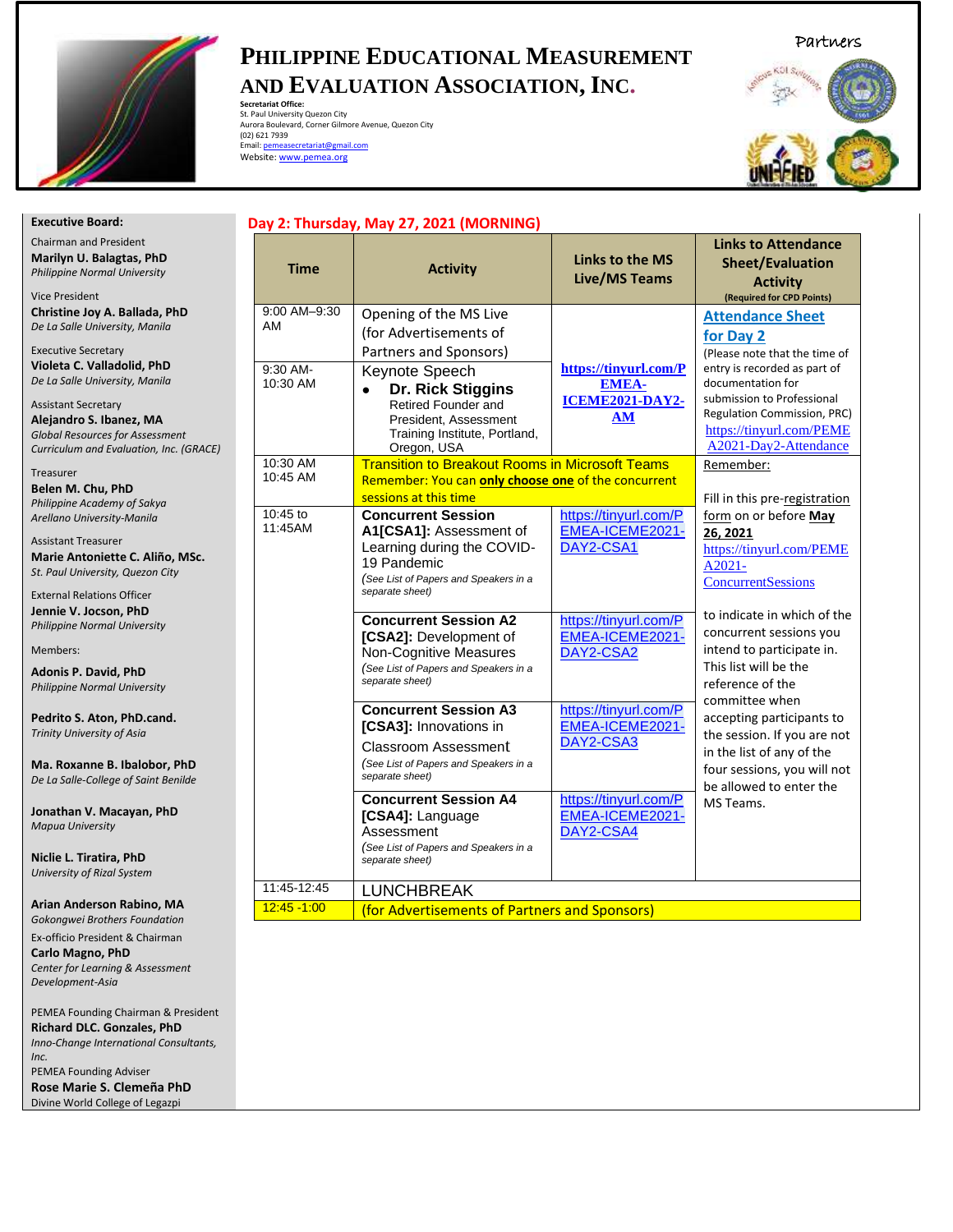

## **PHILIPPINE EDUCATIONAL MEASUREMENT AND EVALUATION ASSOCIATION, INC.**

**Secretariat Office:**  St. Paul University Quezon City Aurora Boulevard, Corner Gilmore Avenue, Quezon City (02) 621 7939 Email[: pemeasecretariat@gmail.com](mailto:pemeasecretariat@gmail.com) Website[: www.pemea.org](http://www.pemea.org/)

**Day 2: Thursday, May 27, 2021 (AFTERNOON)**





#### **Executive Board:**

Chairman and President **Marilyn U. Balagtas, PhD** *Philippine Normal University*

Vice President **Christine Joy A. Ballada, PhD** *De La Salle University, Manila* 

Executive Secretary **Violeta C. Valladolid, PhD** *De La Salle University, Manila*

Assistant Secretary **Alejandro S. Ibanez, MA** *Global Resources for Assessment Curriculum and Evaluation, Inc. (GRACE)*

Treasurer **Belen M. Chu, PhD** *Philippine Academy of Sakya Arellano University-Manila* 

Assistant Treasurer **Marie Antoniette C. Aliño, MSc.**  *St. Paul University, Quezon City*

External Relations Officer **Jennie V. Jocson, PhD** *Philippine Normal University*

Members:

**Adonis P. David, PhD** *Philippine Normal University*

**Pedrito S. Aton, PhD.cand.** *Trinity University of Asia*

**Ma. Roxanne B. Ibalobor, PhD** *De La Salle-College of Saint Benilde*

**Jonathan V. Macayan, PhD** *Mapua University*

**Niclie L. Tiratira, PhD** *University of Rizal System*

**Arian Anderson Rabino, MA** *Gokongwei Brothers Foundation*

Ex-officio President & Chairman **Carlo Magno, PhD** *Center for Learning & Assessment* 

*Development-Asia* PEMEA Founding Chairman & President

**Richard DLC. Gonzales, PhD** *Inno-Change International Consultants, Inc.*

PEMEA Founding Adviser **Rose Marie S. Clemeña PhD** Divine World College of Legazpi

| <b>Time</b>         | <b>Activity</b><br>(See List of Papers and Speakers<br>in a separate sheet)                                                                                                                                                                                                                                                            | Links to the MS Live/MS<br><b>Teams</b>                                                                                                                                                                          | <b>Links to Attendance</b><br><b>Sheet/Evaluation</b><br><b>Activity</b><br>(Required for CPD Points)                                                                          |
|---------------------|----------------------------------------------------------------------------------------------------------------------------------------------------------------------------------------------------------------------------------------------------------------------------------------------------------------------------------------|------------------------------------------------------------------------------------------------------------------------------------------------------------------------------------------------------------------|--------------------------------------------------------------------------------------------------------------------------------------------------------------------------------|
| 1:00 PM-<br>2:00 PM | Concurrent<br>Session<br>B1<br>[CSB1]: Learning in the New<br>Normal<br>Concurrent<br>Session<br><b>B2</b><br>[CSB2]: Validation of Non-<br><b>Cognitive Measures</b><br>Concurrent<br>Session<br>B3<br>$[CSB3]$ :<br>Assessment<br>Practices in Schools<br>Concurrent<br>Session<br>B4<br>$[CSB4]$ :<br>Innovations<br>in<br>Pedagogy | https://tinyurl.com/PEMEA-<br>ICEME2021-DAY2-CSB1<br>https://tinyurl.com/PEMEA-<br>ICEME2021-DAY2-CSB2<br>https://tinyurl.com/PEMEA-<br>ICEME2021-DAY2-CSB3<br>https://tinyurl.com/PEMEA-<br>ICEME2021-DAY2-CSB4 | Please choose only<br>one of the sessions.<br>Pre-register<br>on<br><b>or</b><br>before May 26, 2021<br>https://tinyurl.com/PE<br><b>MEA2021-</b><br><b>ConcurrentSessions</b> |
| $2:00 - 2:10$       |                                                                                                                                                                                                                                                                                                                                        | Ads from Partners and Sponsors/Transition to Breakout Rooms                                                                                                                                                      |                                                                                                                                                                                |
| $2:10-3:10$         | Session<br>Concurrent<br>C1: Assessment in the<br>New Normal<br>Concurrent<br>Session                                                                                                                                                                                                                                                  | https://tinyurl.com/PEM<br>EA-ICEME2021-<br>DAY2-CSC1<br>https://tinyurl.com/PEM                                                                                                                                 | Please choose<br>only<br>one of the sessions.                                                                                                                                  |
|                     | C2: Development of<br>Non-cognitive<br>Measures                                                                                                                                                                                                                                                                                        | EA-ICEME2021-<br>DAY2-CSC2                                                                                                                                                                                       | Pre-register<br>on<br>or<br>before May 26, 2021                                                                                                                                |
|                     | Session<br>Concurrent<br>C3:<br>Assessing<br>Educational<br>Outcomes                                                                                                                                                                                                                                                                   | https://tinyurl.com/PEM<br>EA-ICEME2021-<br>DAY2-CSC3                                                                                                                                                            | https://tinyurl.com<br>/PEMEA2021-<br><b>ConcurrentSessio</b>                                                                                                                  |
|                     | Session<br>Concurrent<br>C4:<br>Educational<br>Interventions                                                                                                                                                                                                                                                                           | https://tinyurl.com/PEM<br>EA-ICEME2021-<br>DAY2-CSC4                                                                                                                                                            | ns                                                                                                                                                                             |
| $3:10 - 3:20$       |                                                                                                                                                                                                                                                                                                                                        | Ads from Partners and Sponsors/Transition to Breakout Rooms                                                                                                                                                      |                                                                                                                                                                                |
| 3:20: 4:20          | <b>Concurrent Session D1:</b><br>Assessment in Flexible<br>Learning<br><b>Concurrent Session D2:</b><br>Psychometrics<br>Concurrent Session D3: High-<br><b>Stakes Assessment</b>                                                                                                                                                      | https://tinyurl.com/PE<br>MEA-ICEME2021-<br>DAY2-CSD1<br>https://tinyurl.com/PE<br>MEA-ICEME2021-<br>DAY2-CSD2<br>https://tinyurl.com/PE<br>MEA-ICEME2021-<br>DAY2-CSD3                                          | Please<br>choose<br>only<br>one of the sessions.<br>Pre-register<br>on<br>or<br>before May 26, 2021<br>https://tinyurl.com/PE<br><b>MEA2021-</b><br><b>ConcurrentSessions</b>  |
| $4:20 - 4:30$       |                                                                                                                                                                                                                                                                                                                                        | Ads from Partners and Sponsors/Transition to Breakout Rooms<br>Note: Please choose only one of the next sessions. Pre-register here<br>https://tinyurl.com/PEMEA2021-ConcurrentSessions                          |                                                                                                                                                                                |
| 4:30-5:30           | <b>Providing Effective</b><br>Feedback for Learning                                                                                                                                                                                                                                                                                    | https://tinyurl.com/PEM<br>EA-ICEME2021-<br>DAY2-CLS1                                                                                                                                                            | Day 2 Evaluation Sheet<br>(Please note that this is part of the<br>documentation for submission to<br>Professional Regulation Commission or<br><b>PRC</b>                      |
|                     | Getting Started with Data<br><b>Collection and Assessment</b><br>using Microsoft Forms,<br>Excel, and Sway                                                                                                                                                                                                                             | https://tinyurl.com/PEM<br>EA-ICEME2021-<br>DAY2-CLS2                                                                                                                                                            | Those with incomplete submission of<br>proofs of participation will not receive<br>CPD points)                                                                                 |
|                     |                                                                                                                                                                                                                                                                                                                                        |                                                                                                                                                                                                                  | https://forms.offic<br>e.com/r/hgtu9Lnw<br>Rm                                                                                                                                  |